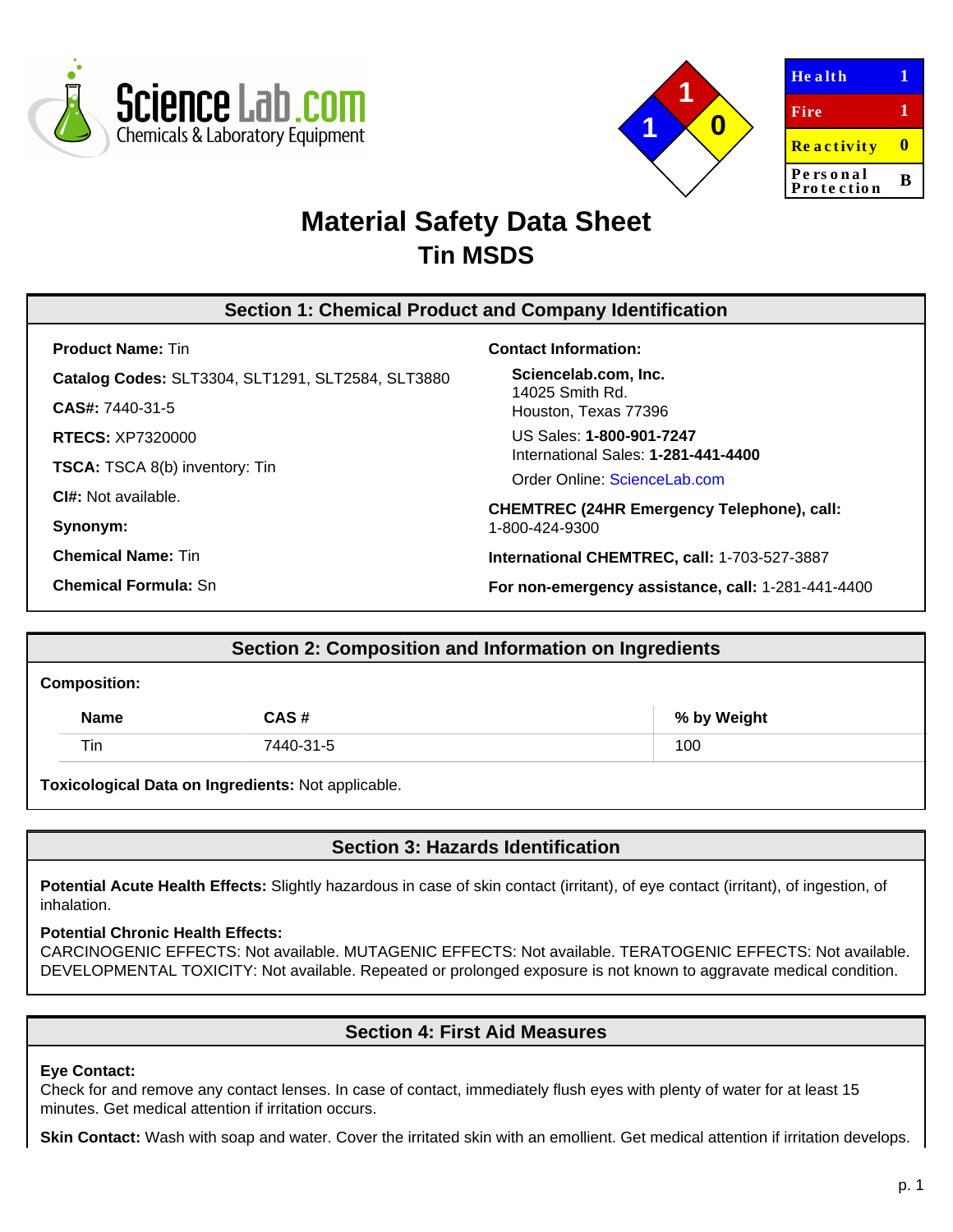### **Serious Skin Contact:** Not available.

### **Inhalation:**

If inhaled, remove to fresh air. If not breathing, give artificial respiration. If breathing is difficult, give oxygen. Get medical attention.

### **Serious Inhalation:** Not available.

### **Ingestion:**

Do NOT induce vomiting unless directed to do so by medical personnel. Never give anything by mouth to an unconscious person. If large quantities of this material are swallowed, call a physician immediately. Loosen tight clothing such as a collar, tie, belt or waistband.

**Serious Ingestion:** Not available.

# **Section 5: Fire and Explosion Data**

**Flammability of the Product:** May be combustible at high temperature.

**Auto-Ignition Temperature:** Not available.

**Flash Points:** Not available.

**Flammable Limits:** Not available.

**Products of Combustion:** Some metallic oxides.

#### **Fire Hazards in Presence of Various Substances:**

Slightly flammable to flammable in presence of open flames and sparks, of heat. Non-flammable in presence of shocks.

#### **Explosion Hazards in Presence of Various Substances:**

Risks of explosion of the product in presence of mechanical impact: Not available. Risks of explosion of the product in presence of static discharge: Not available.

#### **Fire Fighting Media and Instructions:**

SMALL FIRE: Use DRY chemical powder. LARGE FIRE: Use water spray, fog or foam. Do not use water jet.

### **Special Remarks on Fire Hazards:**

When heated in Chlorine, Tin reacts, producing light and much heat. In the presence of water, cupric nitrate and tin foil, on prolonged intimate contact, will produce flaming and sparking. Sodium peroxide and Potassium peroxide, potassium dioxide, oxidize tin with incandescence. The reaction between tin and tellurium attains incandescence.

#### **Special Remarks on Explosion Hazards:**

Tin reacts violently or explosively with fused ammonium nitrate below 200 deg. C. Contact of metallic tin with turpentine may cause fires and explosions.

# **Section 6: Accidental Release Measures**

### **Small Spill:**

Use appropriate tools to put the spilled solid in a convenient waste disposal container. Finish cleaning by spreading water on the contaminated surface and dispose of according to local and regional authority requirements.

#### **Large Spill:**

Use a shovel to put the material into a convenient waste disposal container. Finish cleaning by spreading water on the contaminated surface and allow to evacuate through the sanitary system. Be careful that the product is not present at a concentration level above TLV. Check TLV on the MSDS and with local authorities.

# **Section 7: Handling and Storage**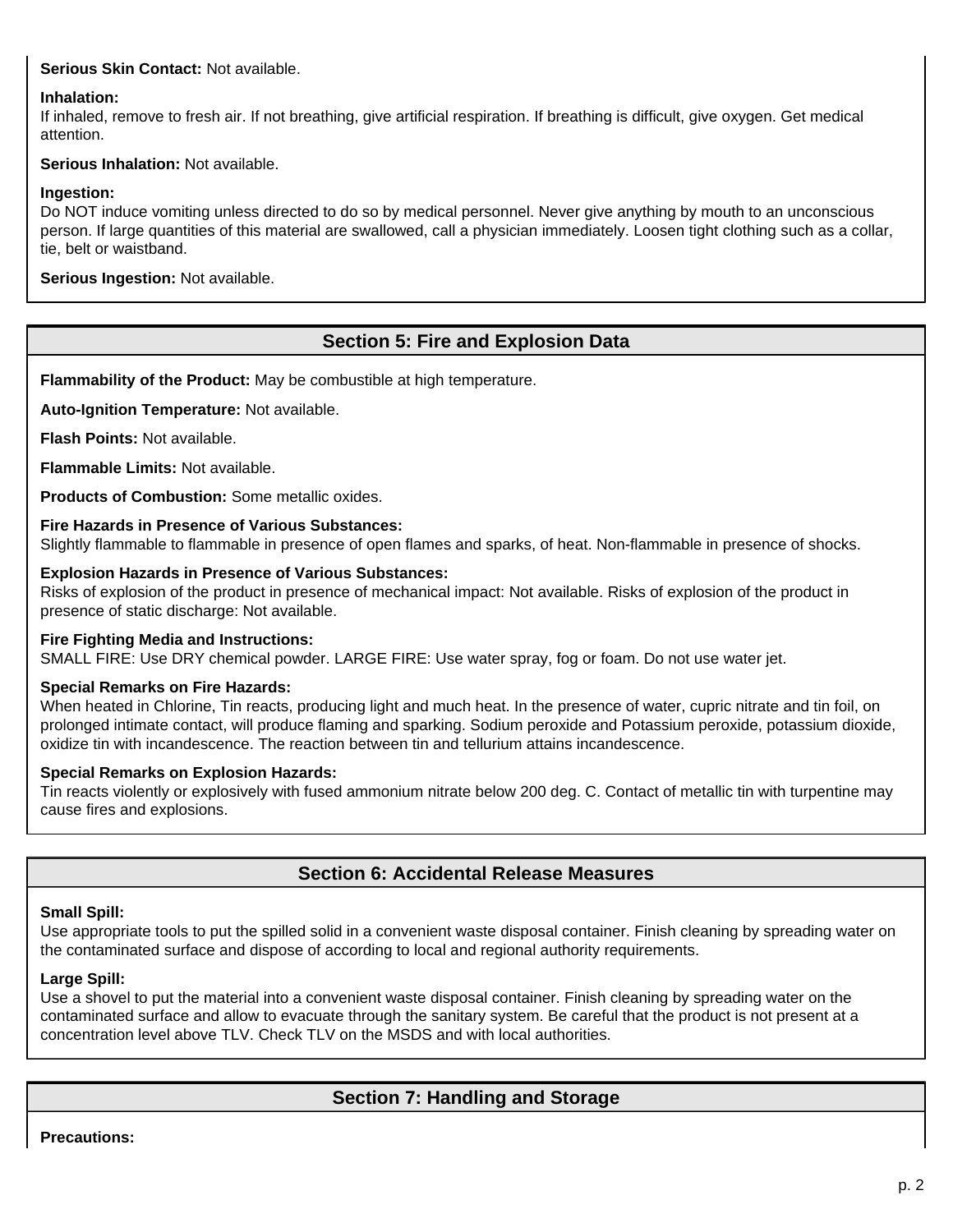Keep away from heat. Keep away from sources of ignition. Empty containers pose a fire risk, evaporate the residue under a fume hood. Ground all equipment containing material. Do not breathe dust. Keep away from incompatibles such as oxidizing agents, acids, alkalis.

**Storage:** Keep container tightly closed. Keep container in a cool, well-ventilated area. Do not store above 25°C (77°F).

### **Section 8: Exposure Controls/Personal Protection**

#### **Engineering Controls:**

Use process enclosures, local exhaust ventilation, or other engineering controls to keep airborne levels below recommended exposure limits. If user operations generate dust, fume or mist, use ventilation to keep exposure to airborne contaminants below the exposure limit.

**Personal Protection:** Safety glasses. Lab coat. Gloves (impervious).

#### **Personal Protection in Case of a Large Spill:**

Splash goggles. Full suit. Boots. Gloves. Suggested protective clothing might not be sufficient; consult a specialist BEFORE handling this product.

#### **Exposure Limits:**

TWA: 2 (mg/m3) from OSHA (PEL) [United States] TWA: 2 (mg/m3) from ACGIH (TLV) [United States] TWA: 2 (mg/m3) from NIOSH TWA: 2 STEL: 4 (mg/m3) [Canada]Consult local authorities for acceptable exposure limits.

### **Section 9: Physical and Chemical Properties**

**Physical state and appearance:** Solid.

**Odor:** Odorless.

**Taste:** Not available.

**Molecular Weight:** 118.71 g/mole

**Color:** Silver-white Grey.

**pH (1% soln/water):** Not applicable.

**Boiling Point:** 2507°C (4544.6°F)

**Melting Point:** 231.9°C (449.4°F)

**Critical Temperature:** Not available.

**Specific Gravity:** 7.31 (Water = 1)

**Vapor Pressure:** Not applicable.

**Vapor Density:** Not available.

**Volatility:** Not available.

**Odor Threshold:** Not available.

**Water/Oil Dist. Coeff.:** Not available.

**Ionicity (in Water):** Not available.

**Dispersion Properties:** Not available.

**Solubility:** Insoluble in cold water, hot water.

# **Section 10: Stability and Reactivity Data**

**Stability:** The product is stable.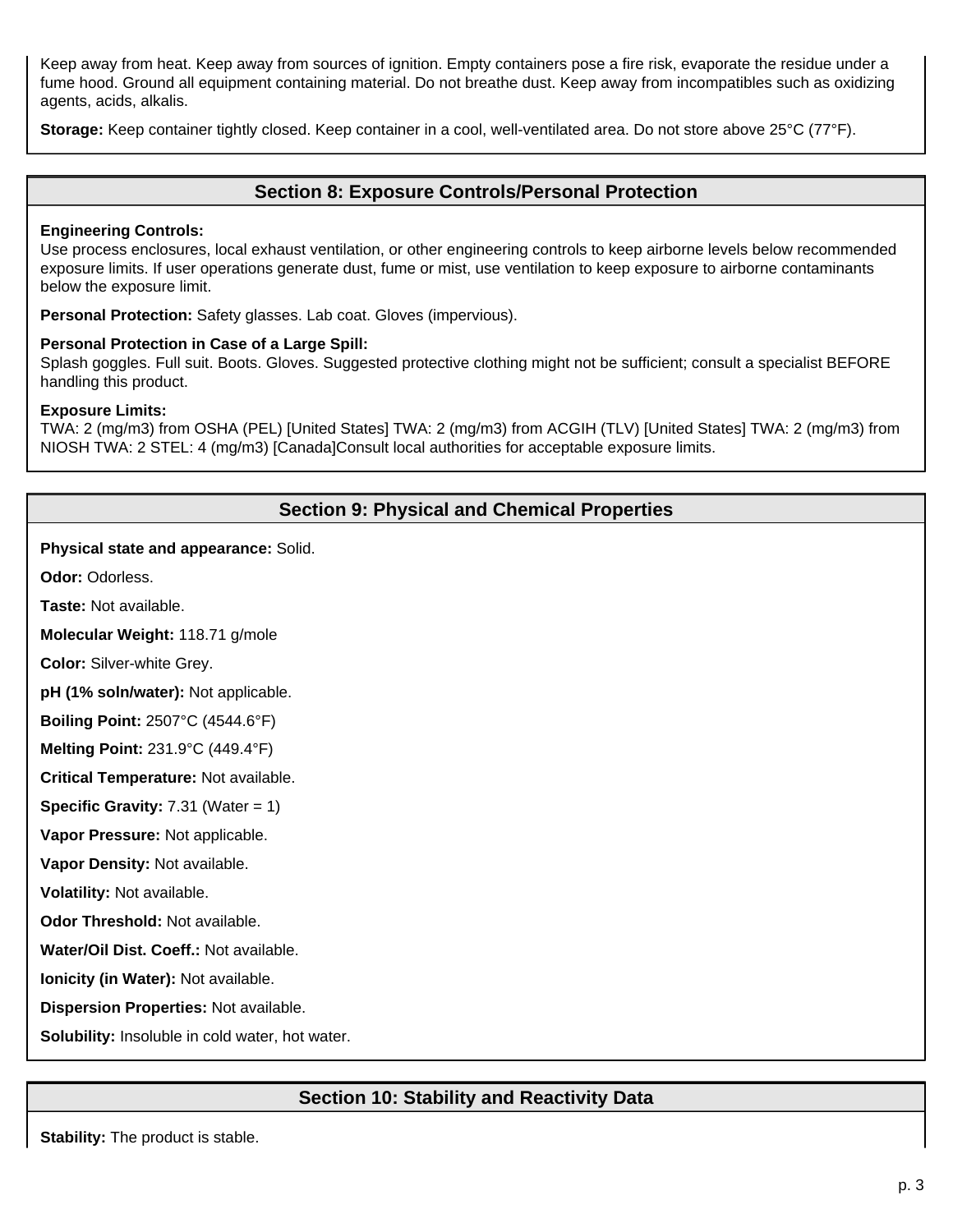**Instability Temperature:** Not available.

**Conditions of Instability:** Excess heat, incompatible materials

**Incompatibility with various substances:** Reactive with oxidizing agents, acids, alkalis.

**Corrosivity:** Non-corrosive in presence of glass.

#### **Special Remarks on Reactivity:**

Incompatible with bromine, bromine trifluoride, Chlorine, Chlorine trifluoride + Carbon, water + Cupric Nitrate, Sodium peroxide, water vapor + Carbon Tetrachloride, Disulfur Dichloride, fused Ammonium Nitrate, Potassium dioxide, Tellurium, Turpentine, Acids (Nitric acid, Sulfuric Acid, Hydrochloric Acid, Acetic Acid), caustic Alkali, IOdine Bromide. In the presence of water vapor, the interaction between tin and carbon tetrachloride is violent. The interaction between tin and disulfur dichloride is violent. Tin reacts violently with Iodine Bromide

**Special Remarks on Corrosivity:** Not available.

**Polymerization:** Will not occur.

# **Section 11: Toxicological Information**

**Routes of Entry:** Ingestion.

#### **Toxicity to Animals:**

LD50: Not available. LC50: Not available.

**Chronic Effects on Humans:** Not available.

**Other Toxic Effects on Humans:** Slightly hazardous in case of skin contact (irritant), of ingestion, of inhalation.

**Special Remarks on Toxicity to Animals:** Not available.

**Special Remarks on Chronic Effects on Humans:** Not available.

### **Special Remarks on other Toxic Effects on Humans:**

Acute Potential Health Effects: Skin: May cause skin irritation. Eyes: May cause eye irritation to due mechanical action. Inhalation: Inhalation of tin dust may cause respiratory tract and mucous membrane tract irritation due to mechanical action Ingestion: It is poorly absorbed from the digestive tract. It can cause gastrointestinal tract disturbances which may be from irritant or astringent action on the stomach.

# **Section 12: Ecological Information**

**Ecotoxicity:** Not available.

**BOD5 and COD:** Not available.

**Products of Biodegradation:**

Possibly hazardous short term degradation products are not likely. However, long term degradation products may arise.

**Toxicity of the Products of Biodegradation:** The product itself and its products of degradation are not toxic.

**Special Remarks on the Products of Biodegradation:** Not available.

# **Section 13: Disposal Considerations**

### **Waste Disposal:**

Waste must be disposed of in accordance with federal, state and local environmental control regulations.

# **Section 14: Transport Information**